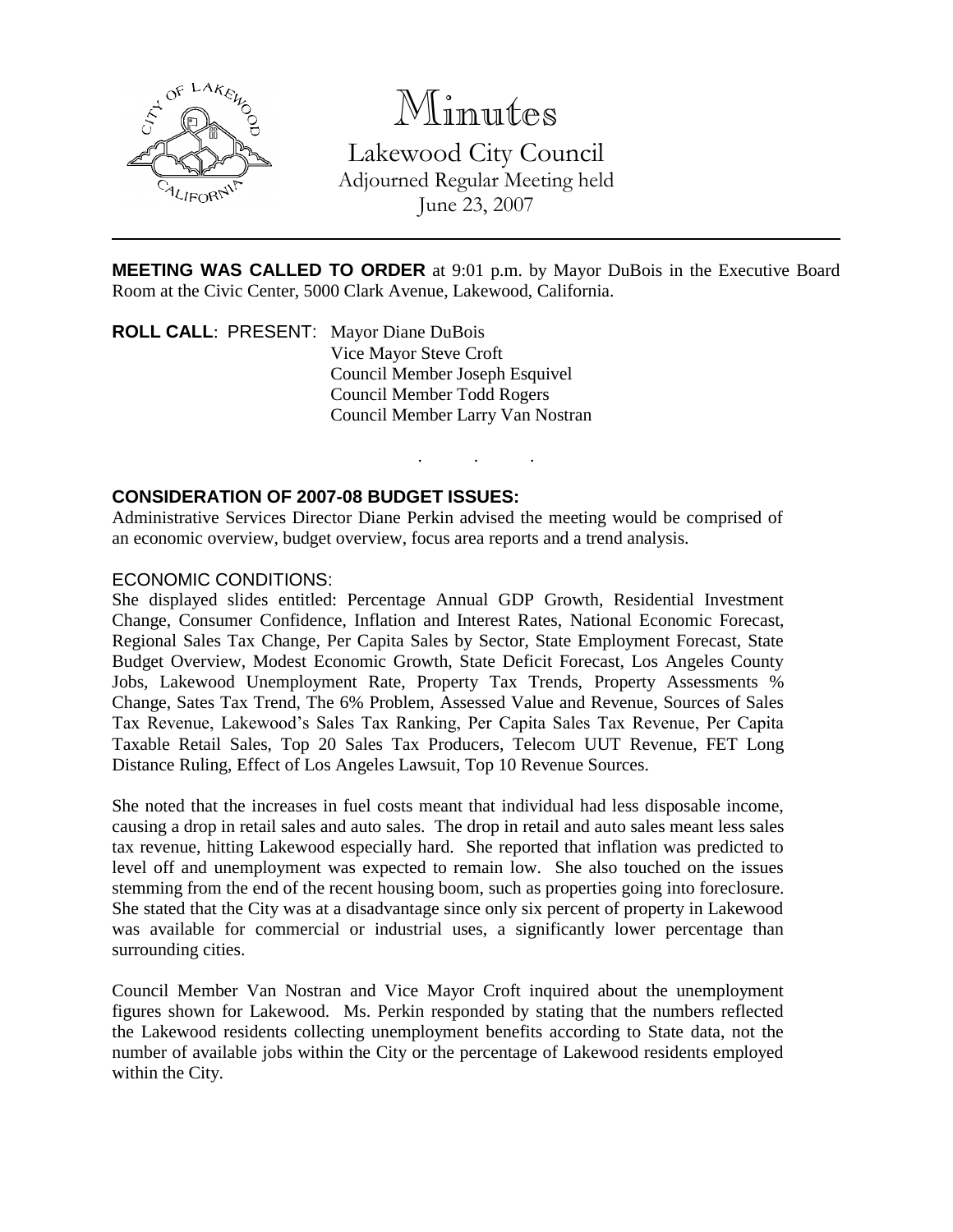## 2007-08 BUDGET ISSUES: Continued

Responding to a question from Mayor DuBois, Ms. Perkin stated that although there were no hard numbers available for home loans in default in Lakewood, it was generally the interior areas of the State, like San Bernardino County, where a lot of new construction had occurred, that were being hit the hardest.

#### BUDGET OVERVIEW:

The Director of Administrative Services reviewed slides entitled: Revenue and Expenditures, FY2007-2008 Revenue; Appropriations by Category, Expenditures by Type. FY 2007-2008 Contract Services, Top 10 Contract Services, Operational Budget by Function, Legislative, City Support Services, Public Safety, Transportation, Community Development, Waste Collection and Disposal, Culture and Leisure, and Water Utility.

She advised that the budget made it apparent that Lakewood was a contract city, as 43 percent of the budget expenditures were for contract services, the largest being the law enforcement contract with the Los Angeles County Sheriff's Department. She also noted the revenue types that were considered pass through items such as the water utility and waste collection, where fees were collected to cover the actual cost of the services provided.

## CAPITAL IMPROVEMENTS:

There was a brief review of the fourteen proposed capital projects on the Capital Improvements list for FY2007-2008, including continuing projects such as water main replacement and street resurfacing, and new projects like the proposed replacement of the activity building at Mae Boyar Park.

. . .

At 9:31 p.m., the Lakewood Redevelopment Agency was convened for the Economic Development presentation.

# FOCUS AREA - ECONOMIC DEVELOPMENT:

The Director of Administrative Services made a brief presentation on the City's relationship to the Redevelopment Agency and how tax increment funding was used. She noted that two of the three project areas were reaching the end of their bonding capacity and would have until the year 2025 to pay off the debt.

City Manager Howard Chambers advised that about half of the cities in California had Community Redevelopment Agencies and noted that Lakewood had been able to complete some projects that had benefited the community, such as the replacement of the declining Dutch Village center with the Lakewood Marketplace.

Ken Gilette, representing the Macerich Corporation, remarked on the extraordinarily close working relationship between the City and Macerich. He noted that Macerich, the nation's third largest mall retailer, had purchased the Lakewood Center Mall in 1975. He talked briefly about the company's research efforts to determine the nature of the mall's customers, unreached customer groups, and the type of stores and restaurants shopper would like to see in the mall.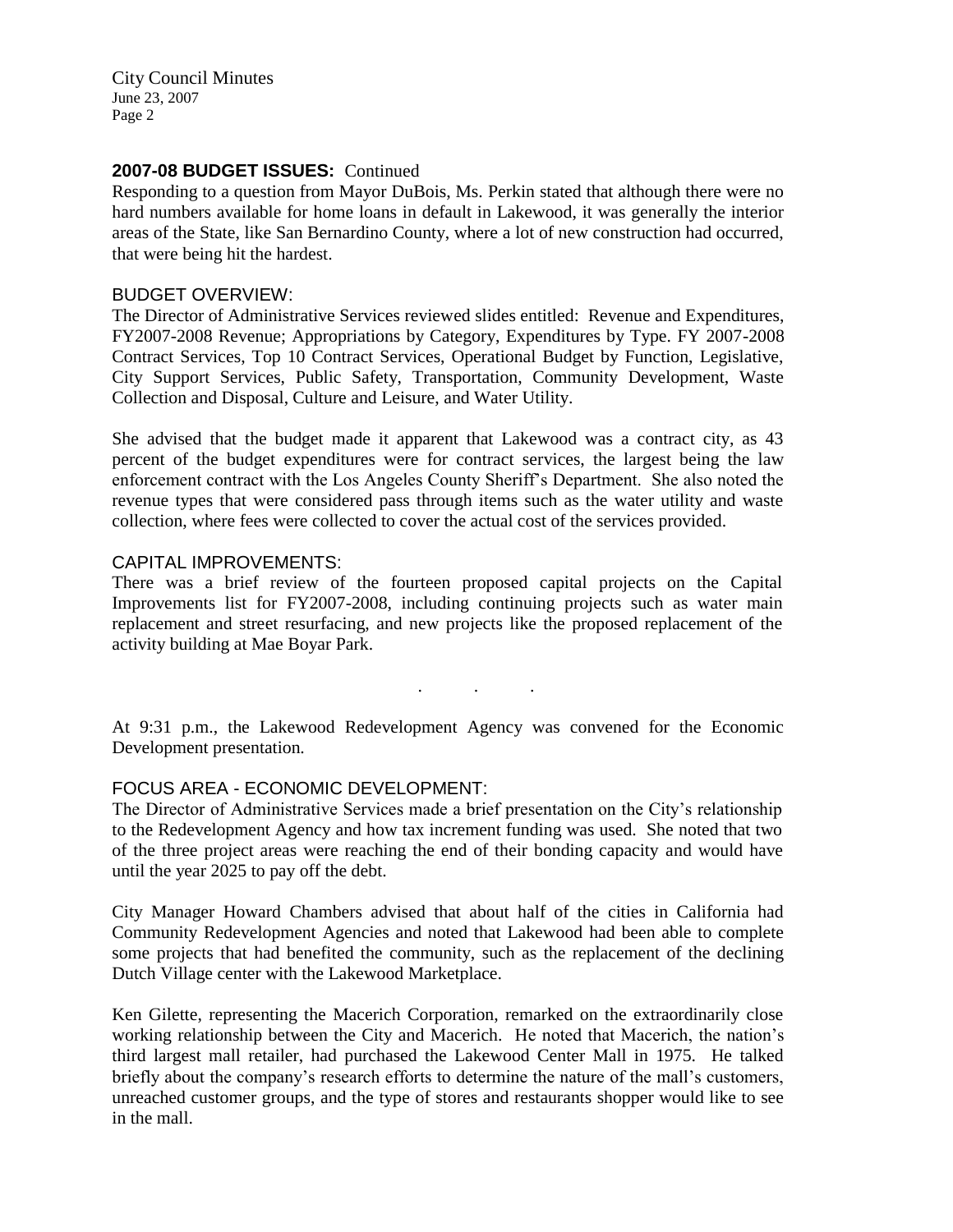## 2007-08 BUDGET ISSUES: Continued

Responding to a question from Council Member Van Nostran, Mr. Gilette stated that the location of the Wells Fargo Bank on the site vacated by the Goodyear store on Candlewood Street had been made based on customer demand and compatibility of parking uses.

Council Member Rogers inquired about the research and image of the center. Mr. Gilette stated responses from customers had shown that most people felt both comfortable and safe shopping at the mall.

Mr. Gilette reviewed the strengths and weaknesses of the center, noting that the priorities for improvement were landscaping and signage.

Council Member Esquivel asked about the two theater sites and whether there was sufficient demand for two sites. Mr. Gilette stated that the orientation of the buildings along Del Amo Boulevard to the site was not really optimal and that the mall was looking at rehabilitating that portion of their campus.

#### FOCUS AREA – SOLID WASTE COLLECTION AND DISPOSAL:

Public Works Director Lisa Rapp reviewed current operations including the existing contracts with BZ Disposal, SERRF and CR&R. She advised that SERRF had made requests for contract revisions that would require negotiations and she noted that there was legislation pending that could modify the diversion requirements of AB 939 and impact both collection and disposal.

Marty Simonoff, BZ Disposal/EDCO, stated that all residential waste collection was now being done manually and that with the advent of automated collection in other cities, it was becoming more difficult to recruit drivers.

Responding to a question from Mayor DuBois, Mr. Simonoff stated that if the City were to go to an automated collection system, the routes would change since a single truck would be able to collect from nearly twice as many locations each day. He also confirmed for Council Member Esquivel that the current trucks could be modified for automated collection.

Vice Mayor Croft, noting that waste collection and disposal was one of the budget areas where costs were offset by rate fees collected, any major changes would require careful negotiation.

Mr. Simonoff confirmed for Council Member Van Nostran that automated collection would require the separate collection of recyclable materials.

# FOCUS AREA – PUBLIC SAFETY:

Captain Dave Fender, commander of the Lakewood Sheriff's Station, outlined the staffing and services included in the City's contract with the Los Angeles County Sheriff's Department. He noted that this year marked a considerable increase in contracting costs based on labor costs. He advised that the Department had needed to provide an increase in salary for deputies to current market rates in order to stay competitive with other local law enforcement agencies and retain staff.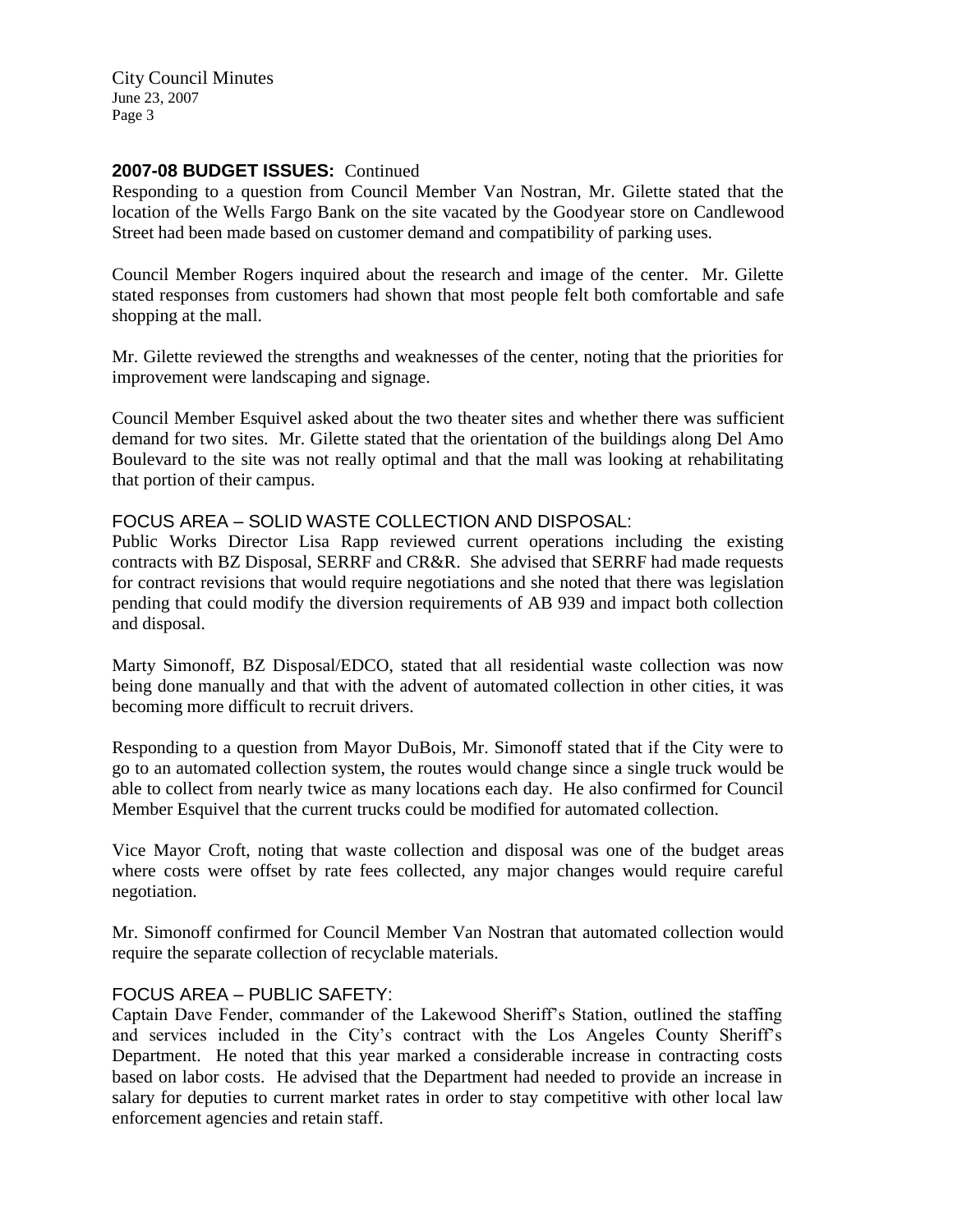## 2007-08 BUDGET ISSUES: Continued

The City Manager stated that predictions were for contract prices to be slightly lower for the next fiscal year and the following year to drop significantly.

Captain Fender reported on current crime trends in the area, suppression efforts and Department organizational issues.

## FOCUS AREA – STREET SWEEPING:

The Director of Public Works reviewed current street sweeping operations, stating that the City had contracted with the R.F. Dickson Co. for over 40 years to provide once-a-week sweeping on the day after waste collection. She reported that about 34% of the City had been posted for no parking on sweeper day by a petition process. She noted that there was a Council ad hoc committee currently looking at expanding to a no parking on sweeper day policy citywide.

Council Member Esquivel inquired about how that would impact the City's parking control operation. The City Manager responded by stating that since there were many variables, including the level of compliance with the City's new recreational vehicle and trailer parking regulations, impacts were yet to be determined.

Ms. Rapp stated that adjustments were needed on the Dickson contract. The current contract rate was so far below market, that Dickson was no longer able to provide service at that price. She also noted that strict, new Air Quality Management District requirements meant a change over to alternate fuel vehicles which were more expensive to purchase and maintain.

Steve Dickson, R.F. Dickson Company, responded to a question from Council Member Van Nostran by stating that grant funding previously available to offset a portion of the cost of an alternate fuel vehicle was no longer available, and that the alternate fuel vehicles used twice as much fuel and required twice as much maintenance than the traditional equipment. He also noted that the current Lakewood rate was only about one-third of the current market rate.

Ms. Rapp confirmed for Council Member Rogers that the proposed new rates would bring the contract amount up to a median market rate and that if a re-negotiation was triggered, it was possible to exit the contract.

Council Member Van Nostran inquired if a no parking policy would make the regular sweeping proceed faster. Mr. Dickson responded by confirming that, but stated that the primary benefits would be cleaner streets and reduced potential for accidents.

Responding to a question from Vice Mayor Croft, Ms. Rapp stated that the rate increase was not fully funded as the actual costs had not be known at the time the budget projections were made and an additional allocation would be needed.

#### FOCUS AREA – INFORMATION TECHNOLOGY & MUNIS IMPLEMENTATION:

Assistant City Manager Michael Stover provided an update on the progress and challenges of the MUNIS project implementation, noting that there were still a number of components remaining, including the utility billing implementation.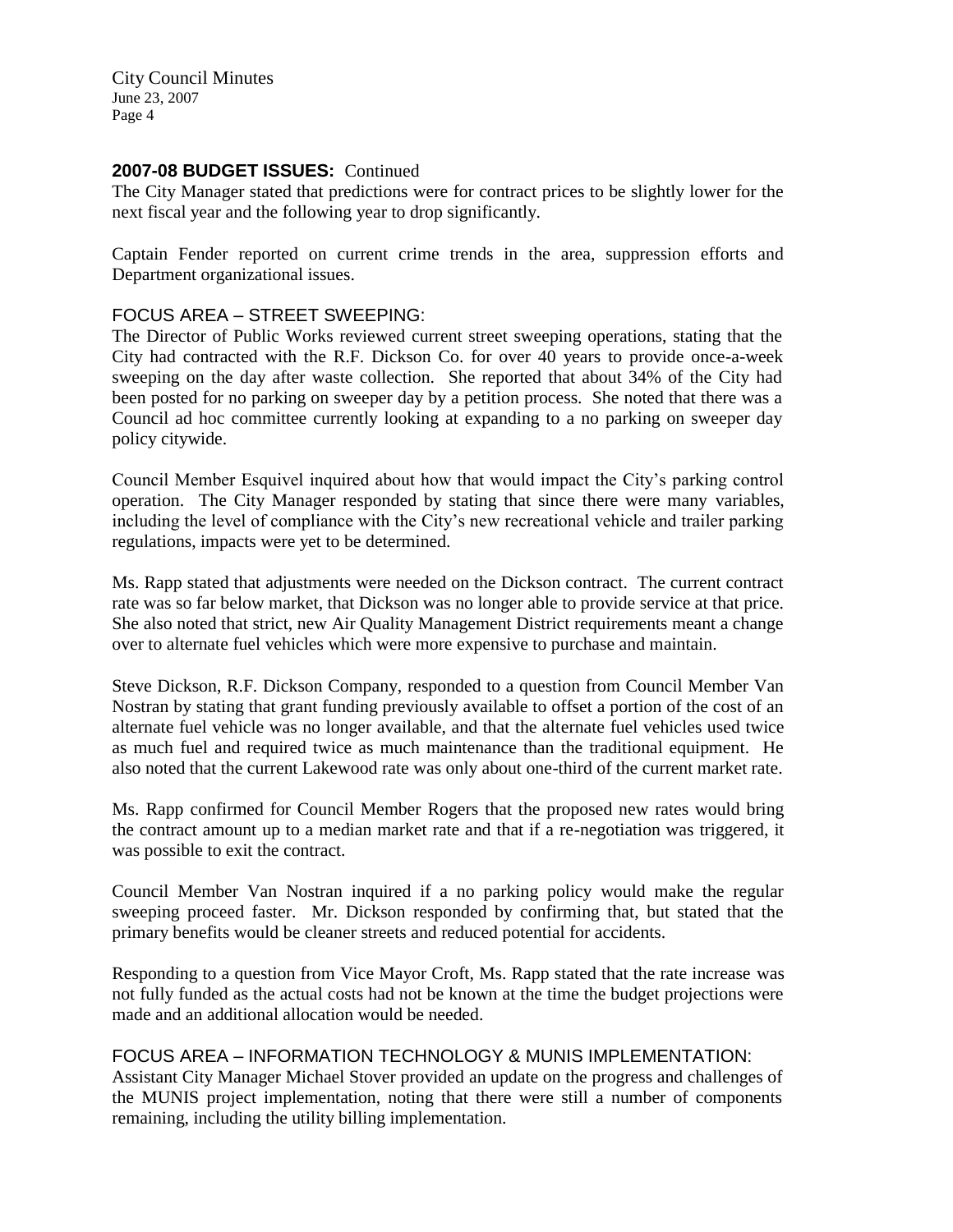## **2007-08 BUDGET ISSUES:** Continued

He reported that the MUNIS system management would be transferred to the Administrative Services department in August and that IT functions would also be transferred there in October.

## FOCUS AREA – RECREATION AND COMMUNITY SERVICES:

Recreation and Community Services Director Lisa Litzinger reviewed department programs including Summer Programs; Aquatics; Day Camps; Block Party; Contract Classes; Lakewood Youth Sports; Activity/Summer Cool Zone; Senior Programs and Services; and Facility Rentals. She noted that 73 percent of registrations from the summer catalog had been made through the City's online system. She also advised that the department would begin to charge a non-resident fee for contract classes, similar to the resident/non-resident fee schedule currently in place for swimming pool use.

Vice Mayor Croft questioned the ratio of resident to non-resident participation. Ms. Litzinger responded by stating that the ratio was about 65 percent resident, 35 percent nonresident. She noted that the percentages were the same for other programs such as LYS and Senior Center programming.

Ms. Litzinger also reviewed the proposed Capital Improvement Projects including improvements at the Centre; Rynerson Park; Weingart Senior Center; Bloomfield Park; and for security cameras and sports lighting. She displayed plans for a new recreation building to replace the existing activity building at Mae Boyar Park which had deteriorated and no longer met Federal accessibility standards. She advised that there was approximately \$1 million in grants and park development funds available for the project, but another \$1.7 million would be needed to complete the project.

Council Member Van Nostran inquired if the building footprint would be about the size of the existing building. Ms. Litzinger responded by stating that although the building would be a little larger and would extend farther out toward the Del Amo Boulevard side of the site, the building would not be closer to the adjacent residential properties than the existing building.

COUNCIL MEMBER ROGERS MOVED AND COUNCIL MEMBER ESQUIVEL SECONDED TO APPROVE THE PROJECT FOR THE CONSTRUCTION OF A NEW RECREATION BUILDING AT MAE BOYAR PARK AND TO APPROPRIATE \$1.7 MILLION TO COMPLETE THE CONSTRUCTION. UPON ROLL CALL VOTE, THE MOTION WAS APPROVED:

AYES: COUNCIL MEMBERS: Van Nostran, Esquivel, Croft, Rogers and DuBois NAYS: COUNCIL MEMBERS: None

# FOCUS AREA – WATER RESOURCES:

Water Resources Director Jim Glancy stated that the water enterprise was completely supported by water rates collected and had a proposed budget of \$7 million. He reviewed the Capital Improvement Project proposed including 2.1 more miles of water main replacement; completion of Water Well 27; and project design for Plant 22 replacement. He also outlined a proposal that had been made by City Light & Power for the installation of a photovoltaic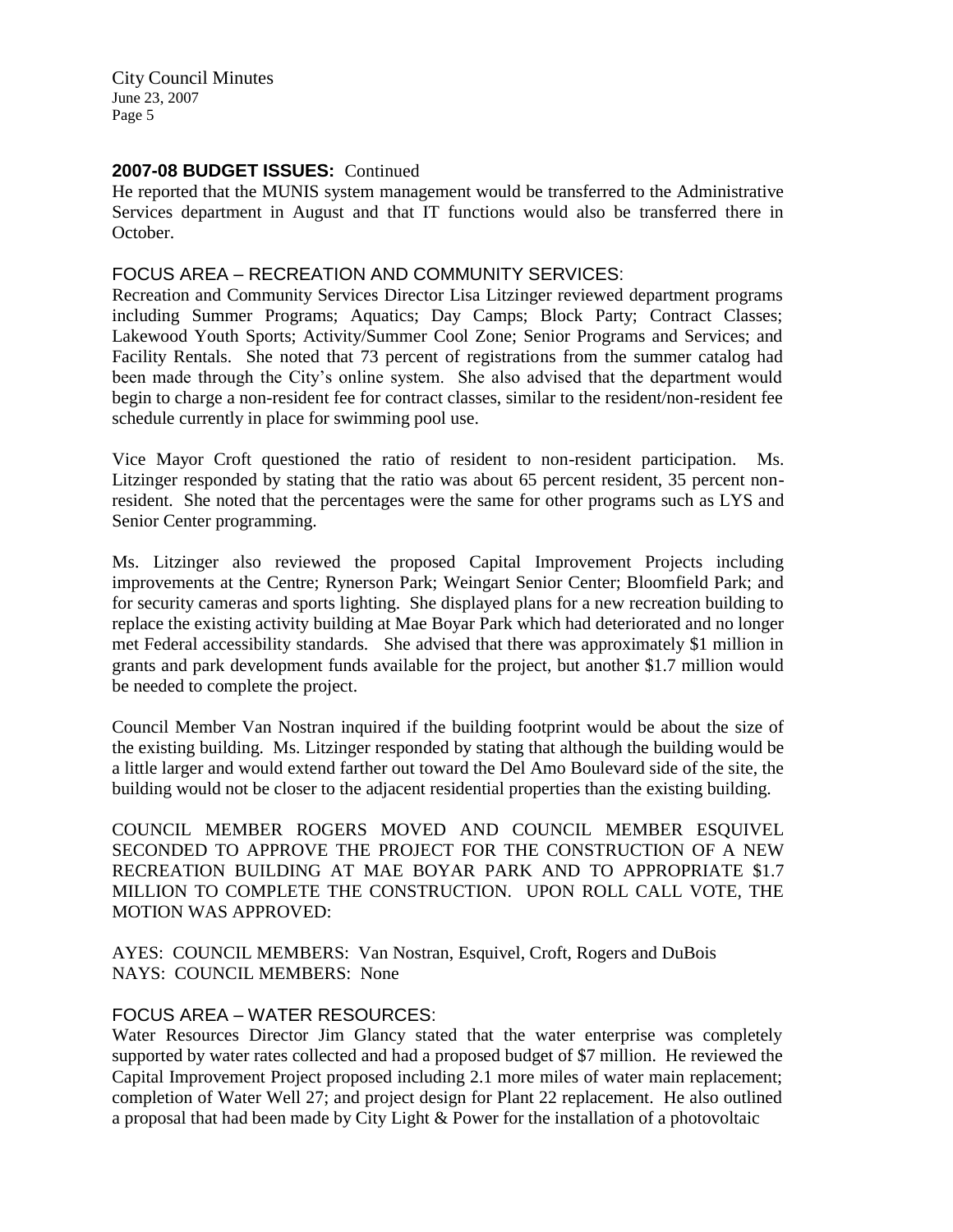## **2007-08 BUDGET ISSUES:** Continued

project at Plant 4. The project would provide solar power for the plant, reducing the dependence on Edison power by generating 390,000 kWh of power in the first year and saving an estimated \$2.5 million over the 30-year life of the equipment. He advised that there may be funds available for the project through a solar initiative rebate program. He concluded by stating there were always unknowns with the water industry as water quality requirements were constantly being re-evaluated for substance testing or removal.

## FOCUS AREA – ON-GOING AND FUTURE HOUSING PROGRAMS:

Community Development Director Jack Gonsalves gave a presentation on Housing Set-Aside Funds and ongoing housing programs such as the Rehab Home Loan Program, the Fix Up/Paint Up Program, scattered lot acquisition and the neighborhood clean up programs. He briefly reviewed the source and purpose of Housing Set-Aside funds, noting that currently there was an excess surplus of \$182,000 that must be spent by July of 2010 in order to avoid penalties. He noted that those funds were to be spent in proportion with the Regional Housing Needs Assessment (RHNA) and that although there were a number of programs that met the moderate income guidelines, funding remained available for low and very low income projects or programs. He reported that staff had been approached by representatives from Su Casa Family Crisis Center with a request for assistance.

Tanya Whiteleather, Su Casa Board President, thanked the City Council for their long term support for Su Casa and its efforts to combat domestic violence.

Christina Satki, Su Casa Community Liaison, briefly outlined the transitional housing program, its success and that there were 24 people in the program currently.

Diana Needham, Su Casa Board Member, stated that she was a realtor and had assisted Su Casa in their original acquisition of the emergency shelter units. She presented information on a Lakewood property that the organization was interested in acquiring for additional transitional housing.

The City Manager clarified that the request included assistance with the rehabilitation of the existing transitional housing units, including roof repairs, and funding for additional transitional housing units.

VICE MAYOR CROFT MOVED AND COUNCIL MEMBER ESQUIVEL SECONDED TO DIRECT STAFF TO PURSUE FUNDING OPTIONS TO ASSIST SU CASA ON THE REHABILITATION WORK ON THE EXISTING TRANSITIONAL HOUSING SITE AND FOR ADDITIONAL TRANSITIONAL HOUSING UNITS. UPON ROLL CALL VOTE, THE MOTION WAS APPROVED:

AYES: COUNCIL MEMBERS: Van Nostran, Esquivel, Croft, Rogers and DuBois NAYS: COUNCIL MEMBERS: None

Vice Mayor Croft explained that although the Council action was to support the property acquisition project, it was not tied to a specific property.

. . .